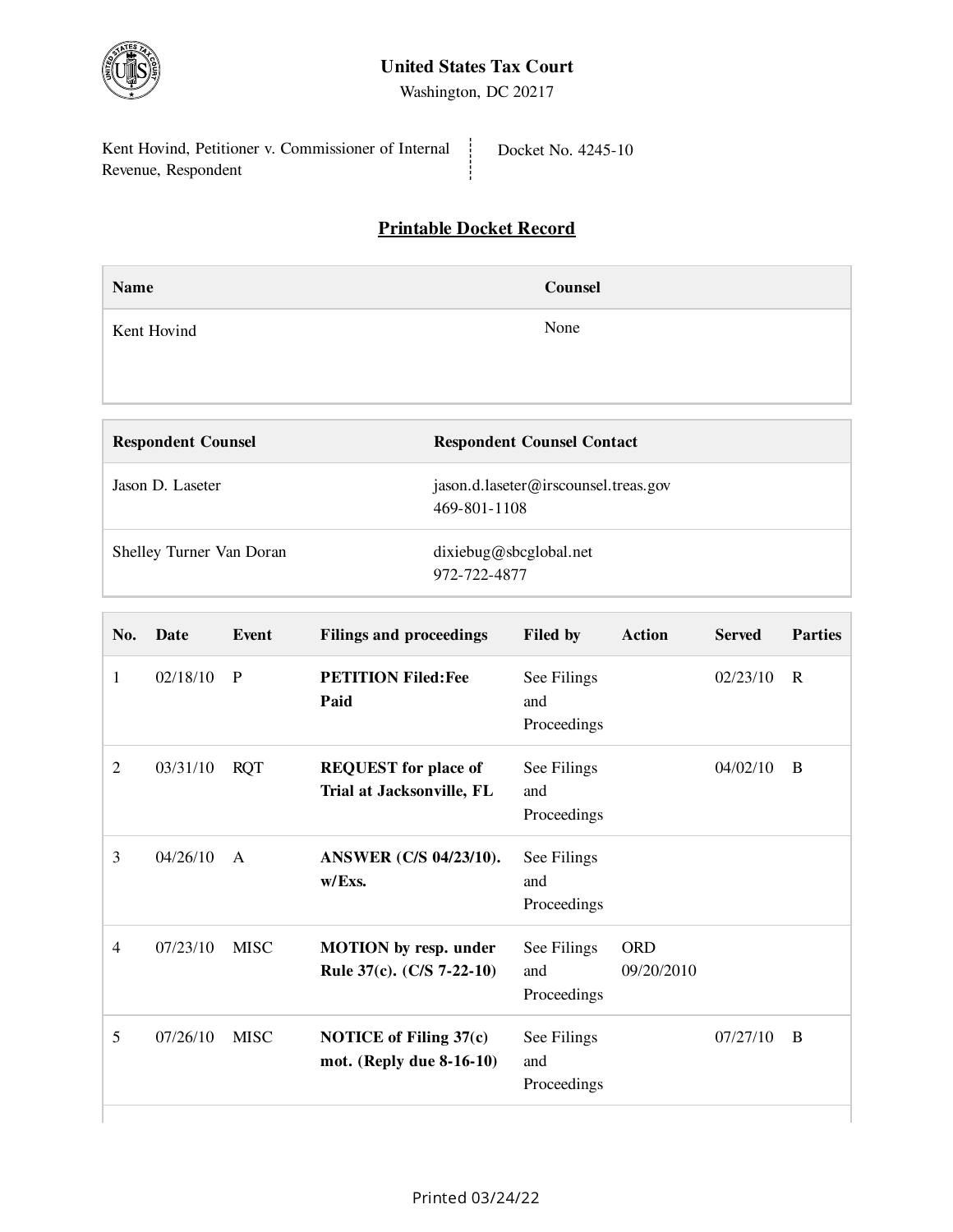| No. | Date     | Event        | <b>Filings and proceedings</b>                                                                                 | Filed by                          | <b>Action</b>            | <b>Served</b> | <b>Parties</b> |
|-----|----------|--------------|----------------------------------------------------------------------------------------------------------------|-----------------------------------|--------------------------|---------------|----------------|
| 6   | 07/29/10 | <b>RESP</b>  | <b>RESPONSE &amp;</b><br><b>OBJECTION</b> by petr. to<br>resp. 37(c) mot. (C/S 7-<br>$28-10$                   | See Filings<br>and<br>Proceedings |                          |               |                |
| 7   | 07/29/10 | <b>MISC</b>  | MOTION by petr. to file<br>instanter the response &<br>obj. to the further<br>answer. (C/Sr. (C/S 7-28-<br>10) | See Filings<br>and<br>Proceedings | <b>ORD</b><br>08/05/2010 |               |                |
| 8   | 07/29/10 | <b>MISCL</b> | <b>RESPONSE AND</b><br><b>OBJECTION</b> by petr. to<br>further answer. (C/S 7-<br>28-10) LD.                   | See Filings<br>and<br>Proceedings |                          |               |                |
| 9   | 08/05/10 | $\mathbf{O}$ | <b>ORDER Mot.(7)</b> is<br>denied. Petr. file reply by<br>$8-16-10.$                                           |                                   |                          | 08/06/10      | B              |
| 10  | 08/16/10 | <b>REPL</b>  | <b>REPLY</b> by petr.                                                                                          | See Filings<br>and<br>Proceedings |                          | 09/20/10      | R              |
| 11  | 09/20/10 | $\Omega$     | ORDER resp. 37(c) mot.<br>is Dn.                                                                               |                                   |                          | 09/20/10      | B              |
| 12  | 09/24/10 | <b>NTD</b>   | <b>NOTICE</b> of Trial on<br>02/28/11 at Jacksonville,<br>FL.                                                  |                                   |                          | 09/24/10      | B              |
| 13  | 09/24/10 | <b>SPTO</b>  | <b>STANDING PRE-TRIAL</b><br><b>ORDER</b> attached to<br><b>Notice of Trial</b>                                |                                   |                          | 09/24/10      | B              |
| 14  | 10/18/10 | $\mathbf{O}$ | <b>ORDER parties by 12-16-</b><br>10 file joint report.                                                        |                                   |                          | 10/19/10      | B              |
| 15  | 11/30/10 | <b>MISC</b>  | MOTION by resp. to<br>continue trial generally.<br>(N.Obj.) (C/S 11-29-10)                                     | See Filings<br>and<br>Proceedings | <b>MNA</b><br>02/02/2011 |               |                |
|     |          |              |                                                                                                                |                                   |                          |               |                |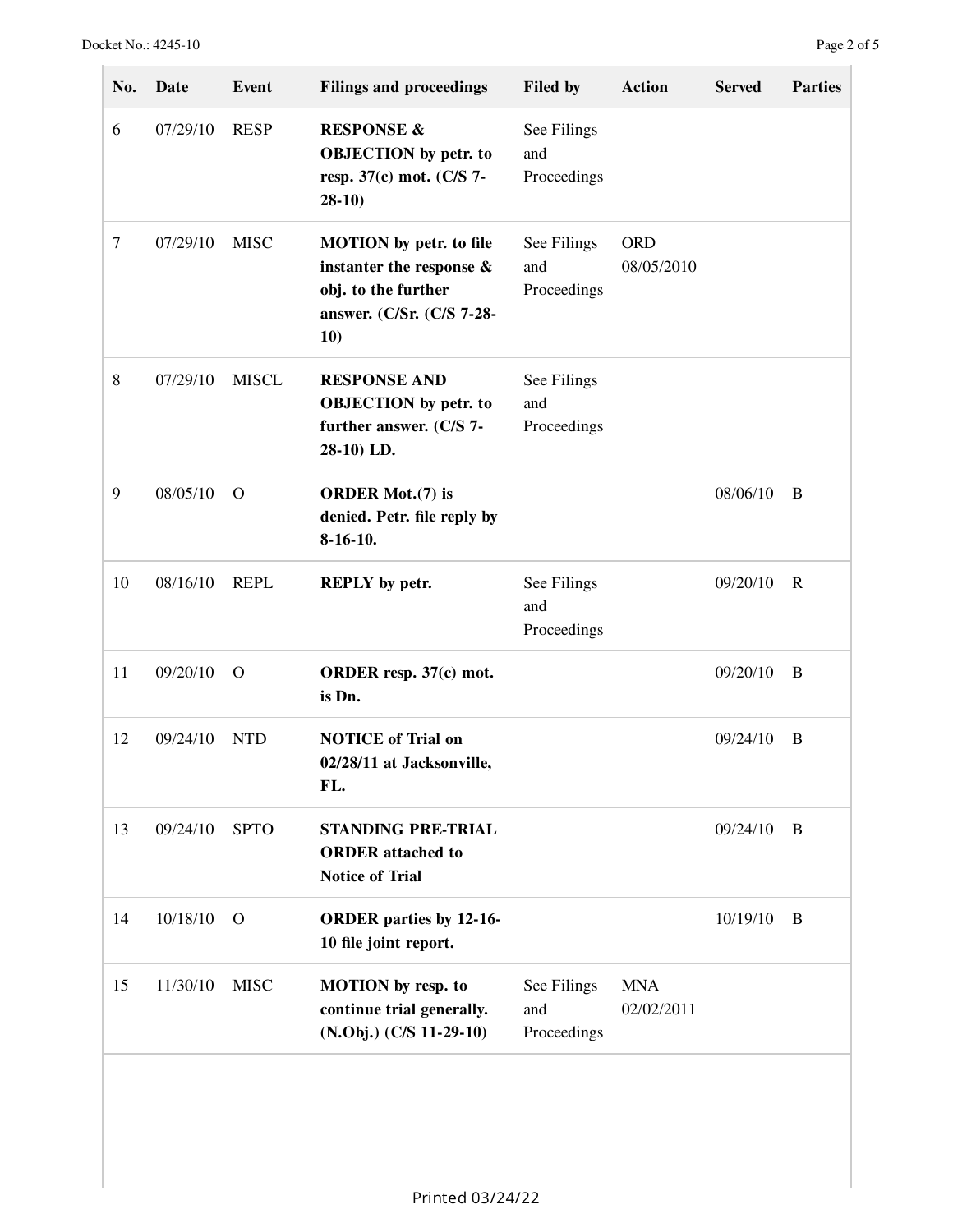| No. | Date     | Event        | <b>Filings and proceedings</b>                                                                                                                                                                            | Filed by                          | <b>Action</b>            | <b>Served</b> | <b>Parties</b> |
|-----|----------|--------------|-----------------------------------------------------------------------------------------------------------------------------------------------------------------------------------------------------------|-----------------------------------|--------------------------|---------------|----------------|
| 16  | 11/30/10 | <b>MISC</b>  | MOTION by resp. to<br>calendar & consolidate<br>4245-10 1362-10 or, in the<br>alternative to continue.<br>(N.Obj.) (C/S 11-29-10)                                                                         | See Filings<br>and<br>Proceedings | <b>ORD</b><br>03/14/2011 |               |                |
| 17  | 12/16/10 | $\Omega$     | <b>ORDER</b> parties by 1-6-11<br>show cause why Mobile,<br>AL should not be<br>designated as the place of<br>trial & why theses cases<br>should not be<br>consolidated for trial,<br>briefing & opinion. |                                   |                          | 12/16/10      | B              |
| 18  | 12/17/10 | <b>RPT</b>   | <b>REPORT</b> by resp. (C/S<br>$12 - 16 - 10$                                                                                                                                                             | See Filings<br>and<br>Proceedings |                          |               |                |
| 19  | 01/05/11 | <b>RESP</b>  | <b>RESPONSE</b> by petr. in<br>1362-10 to order to show<br>cause dated 12/16/10.                                                                                                                          | See Filings<br>and<br>Proceedings |                          | 01/05/11      | B              |
| 20  | 01/05/11 | <b>RESP</b>  | <b>RESPONSE</b> by resp. to<br>order to show cause dated<br>12/16/10. (C/S 1/4/11)                                                                                                                        | See Filings<br>and<br>Proceedings |                          |               |                |
| 21  | 02/02/11 | $\Omega$     | <b>ORDER</b> the Order to<br>show cause dated 12/16/10<br>is discharged.                                                                                                                                  |                                   |                          | 02/03/11      | B              |
| 22  | 02/02/11 | $\mathbf{O}$ | ORDER petr. by 2/24/11<br>show cause why this case<br>should not be dismiss.<br>Resp. mot. to calendar<br>and cons. shall be held in<br>abeyance. Trial cont.                                             |                                   |                          | 02/03/11      | B              |
| 23  | 02/25/11 | <b>RESP</b>  | <b>RESPONSE</b> by Petr. to<br>the order to show cause<br>dated 2/2/11. (p.m.t.)<br>(Per Chief Judge)                                                                                                     | See Filings<br>and<br>Proceedings |                          | 03/17/11      | R              |
| 24  | 03/14/11 | $\mathbf{O}$ | <b>ORDER Resp. mot. to</b><br>calendar and consolidate<br>or to continue is denied.                                                                                                                       |                                   |                          | 03/17/11      | B              |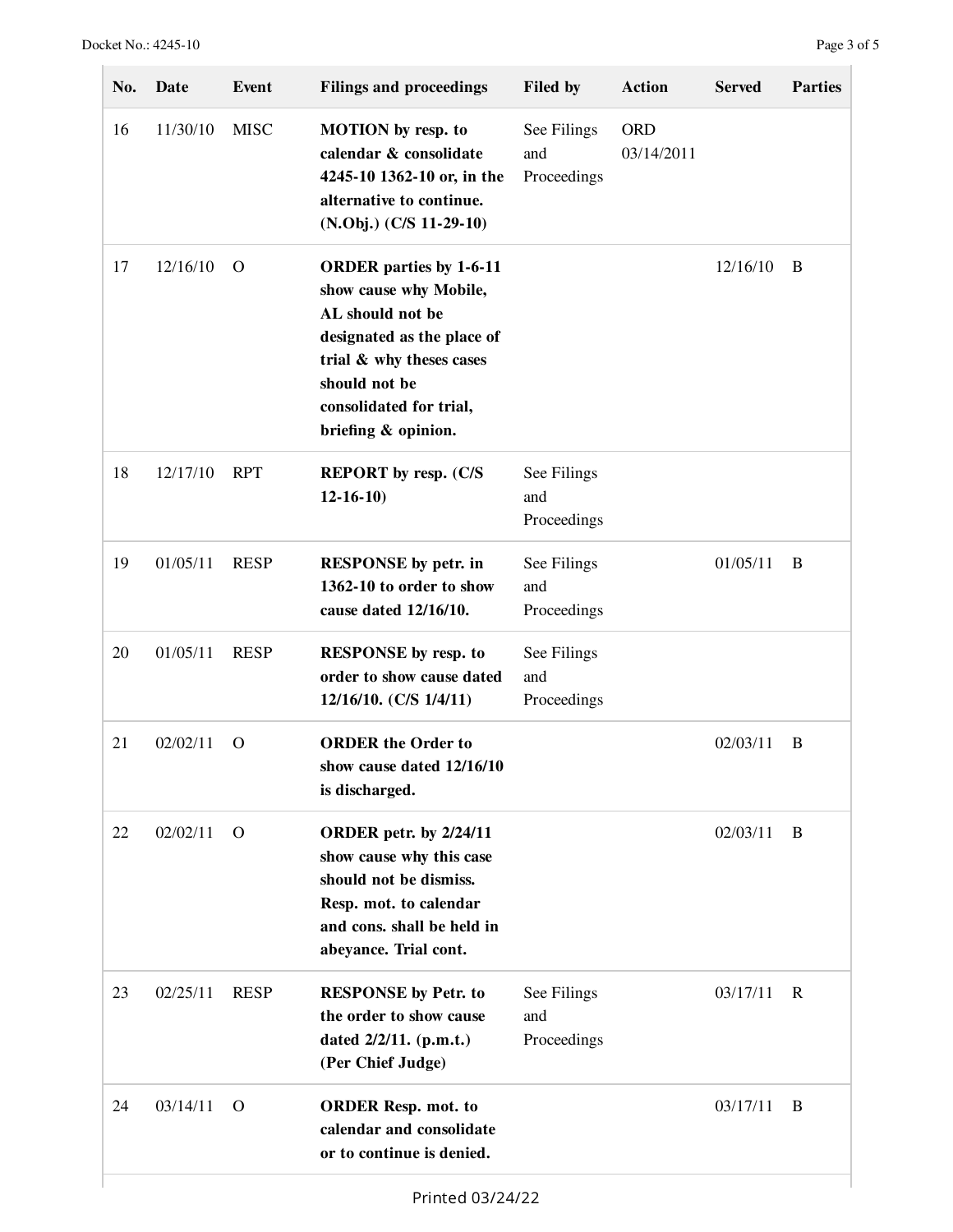| No. | Date     | Event        | <b>Filings and proceedings</b>                                                                                         | Filed by                          | <b>Action</b>            | <b>Served</b> | <b>Parties</b> |
|-----|----------|--------------|------------------------------------------------------------------------------------------------------------------------|-----------------------------------|--------------------------|---------------|----------------|
| 25  | 03/15/11 | $\Omega$     | <b>ORDER that the Court's</b><br>2/2/11 order to show cause<br>is discharged.                                          |                                   |                          | 03/17/11      | B              |
| 26  | 10/04/11 | <b>NTD</b>   | <b>NOTICE</b> of Trial on<br>3/5/2012 at Jacksonville,<br>FL.                                                          |                                   |                          | 10/04/11      | B              |
| 27  | 10/04/11 | <b>SPTO</b>  | <b>STANDING PRE-TRIAL</b><br><b>ORDER</b> attached to<br><b>Notice of Trial</b>                                        |                                   |                          | 10/04/11      | B              |
| 28  | 10/20/11 | $\Omega$     | <b>ORDER</b> parties by<br>12/7/11 file joint report.                                                                  |                                   |                          | 10/24/11      | B              |
| 29  | 11/01/11 | <b>MISC</b>  | <b>MOTION</b> by petr. to<br>dismiss. (C/S 10-24-11)                                                                   | See Filings<br>and<br>Proceedings | <b>ORD</b><br>11/17/2011 |               |                |
| 30  | 11/15/11 | $\mathbf{O}$ | <b>ORDER</b> petr's motion to<br>dismiss is denied. Case is<br>continued. PArties by 12-<br>31-12 file a joint report. |                                   |                          | 11/18/11      | B              |
| 31  | 12/07/11 | $\mathbf{O}$ | <b>ORDER</b> parties no longer<br>need to comply with the<br>court's 10-20-11 order.                                   |                                   |                          | 12/07/11      | B              |
| 32  | 12/12/12 | <b>RPT</b>   | <b>REPORT</b> by resp. (C/S<br>$12 - 12 - 12$                                                                          | See Filings<br>and<br>Proceedings |                          |               |                |
| 33  | 12/17/12 | $\Omega$     | ORDER Resp. by 1/7/13<br>file a motion for entry of<br>decision.                                                       |                                   |                          | 12/19/12      | B              |
| 34  | 12/26/12 | <b>MISC</b>  | <b>MOTION</b> by resp. for<br>entry of decision. w/Exh.<br>$(C/S 12-26-12)$                                            | See Filings<br>and<br>Proceedings | <b>ORD</b><br>05/15/2013 |               |                |
| 35  | 01/09/13 | $\Omega$     | ORDER petr. by 1-30-13<br>file an objection or<br>response to resp's motion<br>for entry of decision.                  |                                   |                          | 01/10/13      | B              |
|     |          |              |                                                                                                                        |                                   |                          |               |                |